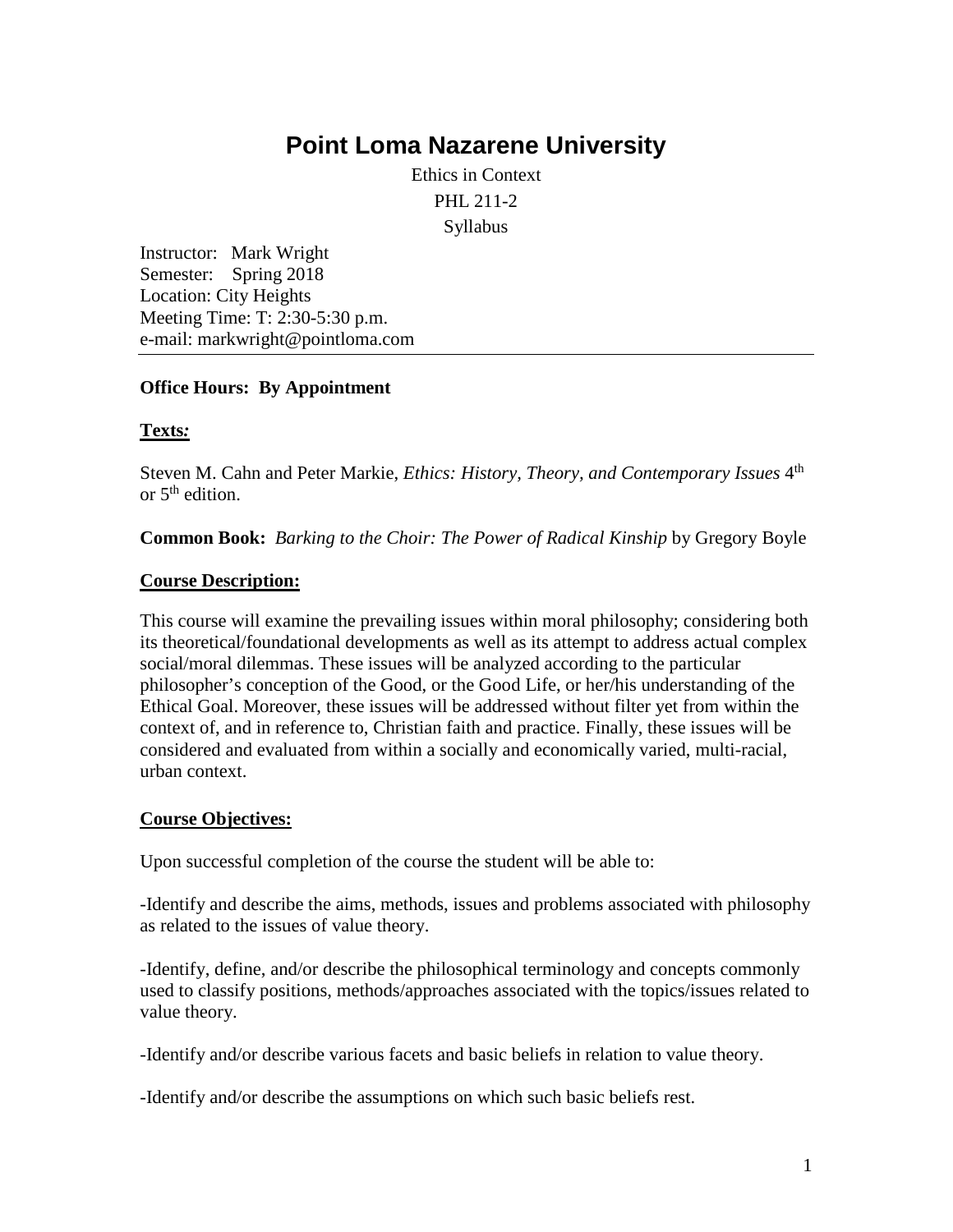-Analyze and/or critically evaluate the evidence alleged in behalf of those basic beliefs.

-Trace the theoretical and/or practical consequences to which those basic beliefs lead.

- Receive an entry level immersion into the neighborhood and diversity of City Heights, San Diego

### **Learning Outcomes:**

1. Students will engage in the disciplined practice of asking questions about God, the world, and of themselves, including questions for which there may be no easy answers. (Learning, Growing)

2. Students will differentiate among interrelated movements or figures in the history of philosophy. (Learning)

3. Students will evaluate the strengths and weaknesses of human reasoning or experience to provide an adequate account of significant issues that relates to our human condition, the world, ethics and Christian life. (Learning, Growing, Serving)

# **My Expectations:**

- 1. Attend all sessions of the class. Please inform me if you will miss any of the class meetings.
- 2. Read the textbook sections and the readings prior to the day that we are to discuss them.
- 3. Each student must prepare to critically evaluate their own beliefs on certain ethical issues that we will discuss in class, being open to philosophical discussion about such beliefs.
- 4. Hearty and humble engagement with our volunteers and friends who receive food from the distribution.

#### **Inclusive language**:

The School of Theology and Christian Ministry has adopted the following statement: The School of Theology and Christian Ministry is committed to the equality of women and men. Recognizing that people have often used the English language in ways that imply the exclusion or inferiority of women, the department urges students, faculty and staff to avoid sexist language in public discourse, in classroom discussion, and in their writings.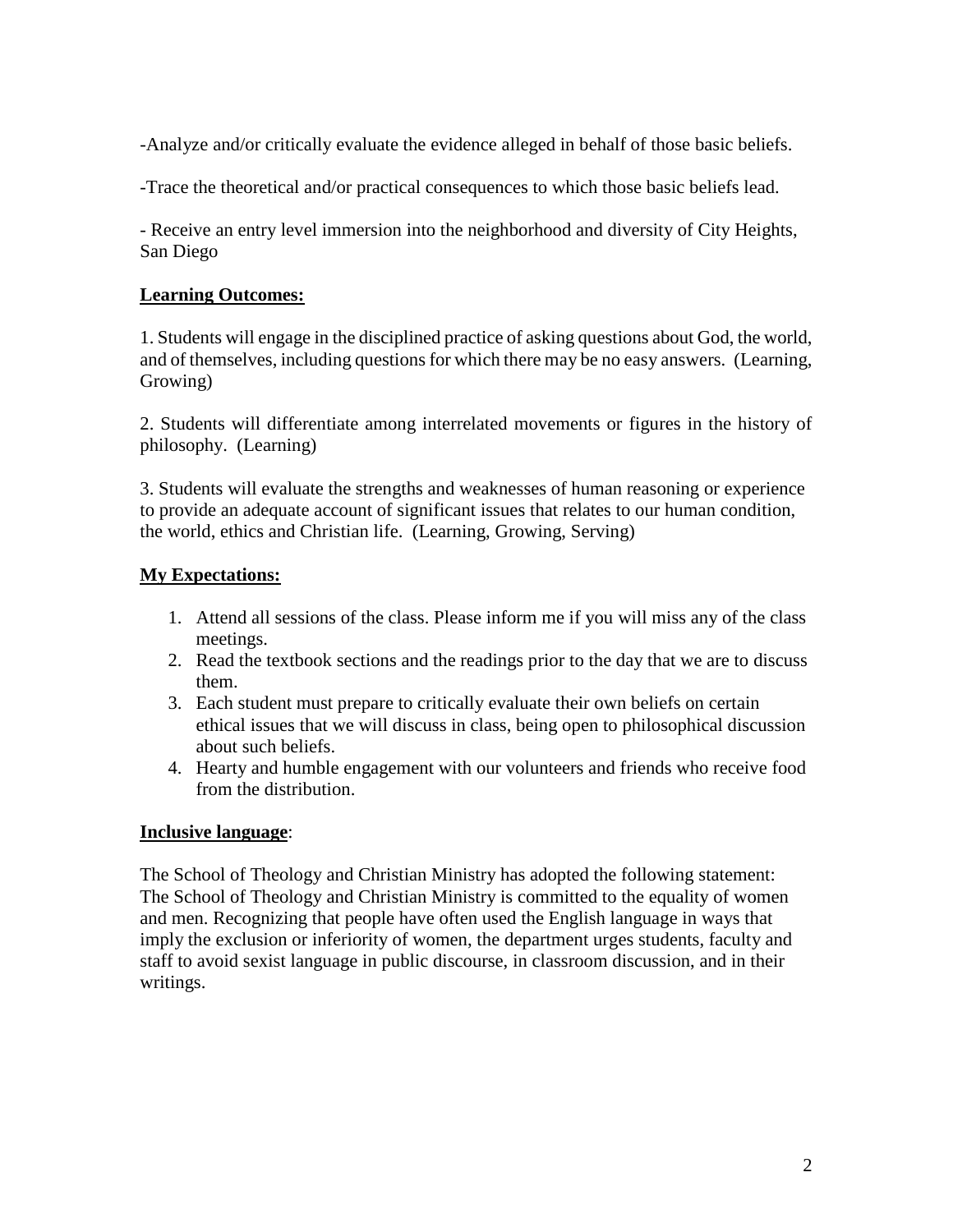#### **Academic accommodations**:

While all students are expected to meet the minimum standards for completion of this course as established by the instructor, students with disabilities may require academic accommodations. At Point Loma Nazarene University, these students are requested to file documentation during the first two weeks of the semester with the Academic Support Center (ASC), located in the Bond Academic Center. This policy assists the University in its commitment to full compliance with Section 504 of the Rehabilitation Act and the Americans with Disabilities Act. Section 504 (a) prohibits discrimination against students with special needs and guarantees all qualified students equal access to and benefits of PLNU programs and activities. Once the student files documentation, the ASC will contact the student's instructors and provide written recommendations for reasonable and appropriate accommodations to meet the individual learning needs of the student.

# **General Education Statement:**

This course is one of the components of the General Education Program at Point Loma Nazarene University, under the category of "Seeking Cultural Perspectives." By including this course in a common educational experience for undergraduates, the faculty supports a survey of human endeavors from a historical, cultural, linguistic, and philosophical perspective, including developing critical appreciation of human expression--both artistic and literary.

#### **Grades will be based on the following**: **250 points total**

*Comprehensive Final Exam: 100 points*

*Two Response Papers to Philosophers Discussed in class (2-3 pages, doublespaced): 25 points each. For these papers the student is to:*

- *1) Identify the philosopher's conception of the Good Life; citations from the philosopher must be included*
- *2) How is it to be achieved? Include citations*
- *3) Your response*

**\*Academic writing tips: 1. Introduction: The first paragraph has a clear, well written thesis statement. The introduction clearly outlines the argument strategy being used. It includes relevant details regarding the major movements the argument will take [e.g. major authors being addressed, important data being used, major examples being highlighted, etc.]. 2. Organization: The essay has a clear structure. Each paragraph is concise and talks about only one idea. There are transitions between paragraphs that create a logical progression. The progression builds from premise[s] to conclusion in a way that supports the thesis. 3. Strength of Argument: The argument structure is very clear and premises strongly support the**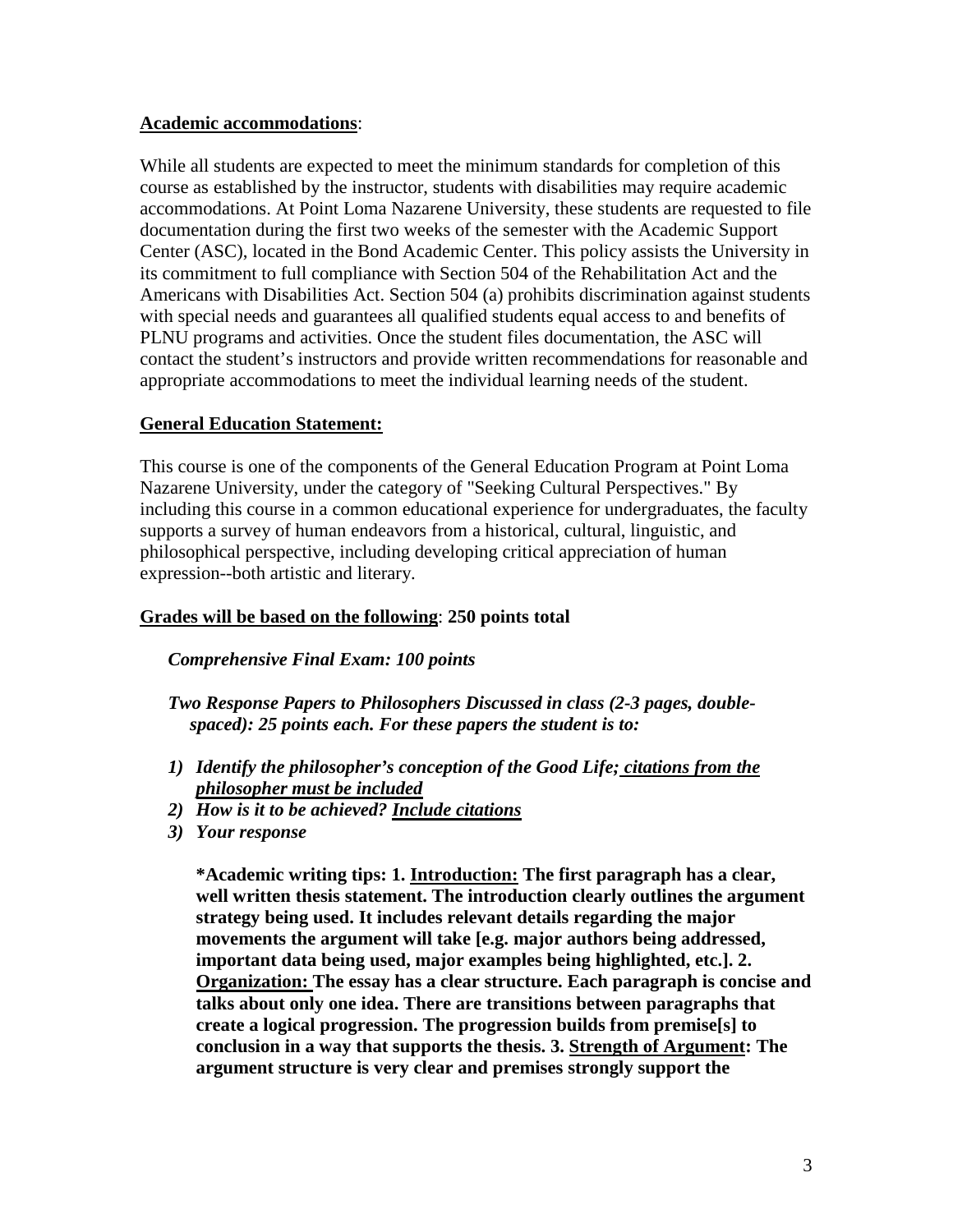**conclusion. No fallacies are committed. The student limited the scope of the paper enabling them to add depth to the argument.** 

**\* Academic dishonesty will not be tolerated. Please consult the school catalog under the heading of Academic Honesty to learn the professor's intended policy regarding student dishonesty in academic work.** 

*Reflection Paper on Barking to the Choir: The Power of Radical Kinship (4-5 pages): 50 points*

In a four page reflective essay, you will synthesize *Barking to the Choir: The Power of Radical Kinship* with your experience engaging in the Works of Mercy in City Heights. You will then explain the role of the Works of Mercy from within the perspective of Aristotle's conception of training in virtue through practice, i.e. how does doing the works of mercy differ from merely learning about our responsibility to our brothers and sisters in City Heights? I will assess the paper on evidence of completion of *Barking to the Choir: The Power of Radical Kinship,* your reflective abilities on your participation in the Works of Mercy, and your understanding of the importance of "embedded learning" (or hands-on learning) emphasized by Aristotle.

# **CONSULT COURSE SCHEDULE FOR ASSIGNMENT DUE DATES**

#### **Other Requirements:**

*Attendance of Four Community Classroom Dinners: 100 points or Two Dinners (50 points) and Attendance of Introduction to City Heights (50 points)*

**\*Dinner Dates: Thursday January 25, Tuesday February 20, Thursday March 15, Tuesday April 17**

**\*Introduction to City Heights: Saturday September 9, 8:30 am to 12:30 pm**

**Mid-City Church of the Nazarene Address:** *4101 University Avenue, San Diego, Ca. 92105*

#### **Complete Distribution Times (in case you were wondering):**

*Saturday Morning (8:00-9:45 a.m.), Tuesday Afternoon (2:00-3:45 p.m.), Thursday Morning (8:00-9:45 a.m.)*